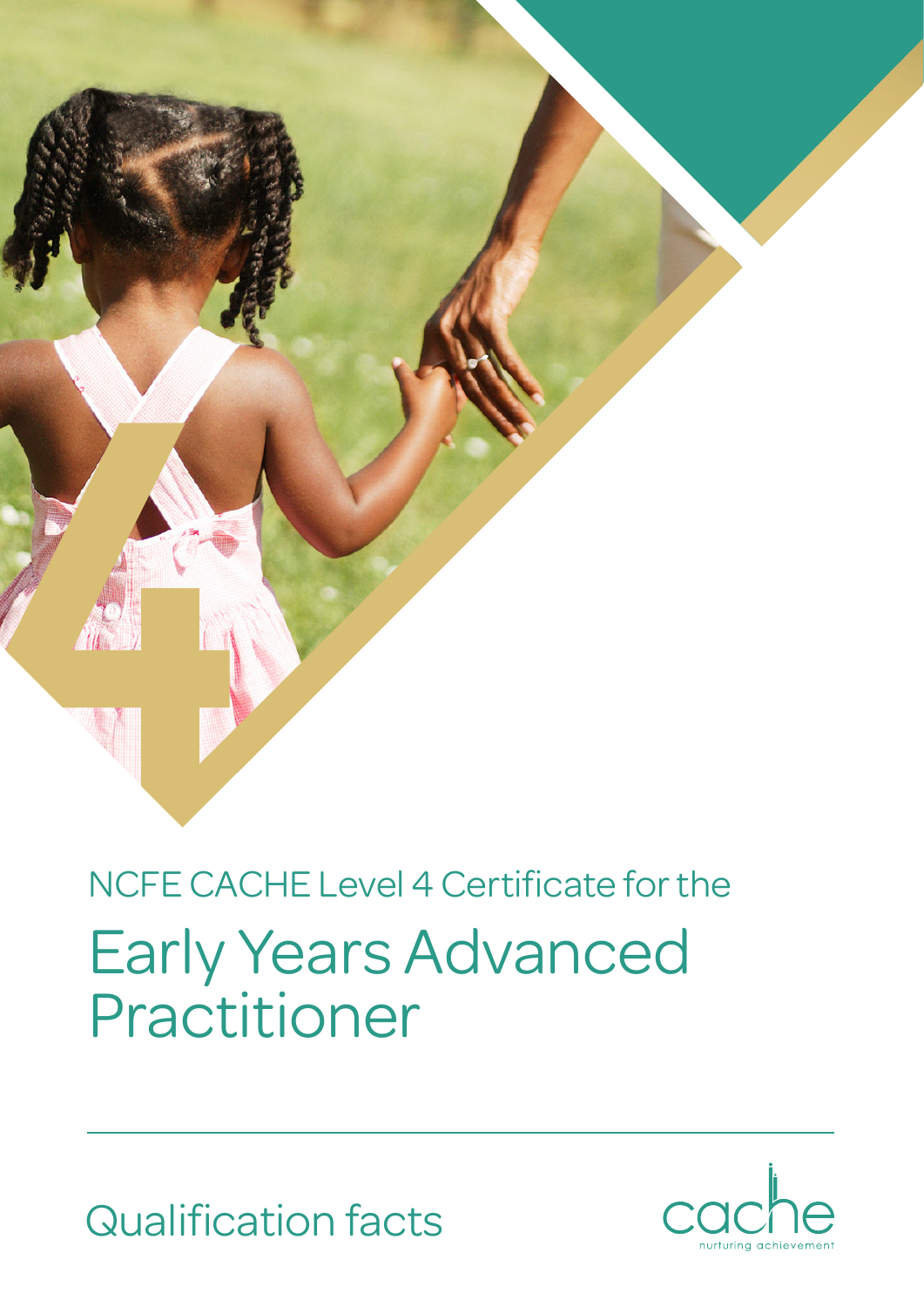# About this qualification

The NCFE CACHE Level 4 Certificate for the Early Years Advanced Practitioner aims to provide professional development opportunities for practitioners working in the early years workforce at Level 3. This qualification will embrace the wealth of experience of the Level 3 early years workforce, and challenge learners in both their daily practice and theoretical understanding.

Upon achievement of the qualification, learners will be equipped as an advanced practitioner. The advanced practitioner will use crucial leadership skills to mentor others across all roles and responsibilities in the early years workforce.

The qualification covers a range of early years topics at Level 4, including enabling children to learn, working with families and other professionals and implementing change, as well as specialist areas such as physical activity and nutrition and special educational needs.

Learners will acquire and use skills of leadership, mentoring, coaching and reflection as they complete the qualification through work-based learning opportunities.

# Entry requirements

Learners must be at least 18 years old and hold a full Level 3 early years / childcare qualification. We do not set any other entry requirements but colleges or training providers may have their own guidelines.

# Experience in the workplace

Learners are required to be employed in an early years setting at Level 3 to complete this qualification.

#### Qualification structure

Learners must achieve:

- 5 mandatory units
- Total Qualification Time: 196 hours
- Total Guided Learning Hours: 151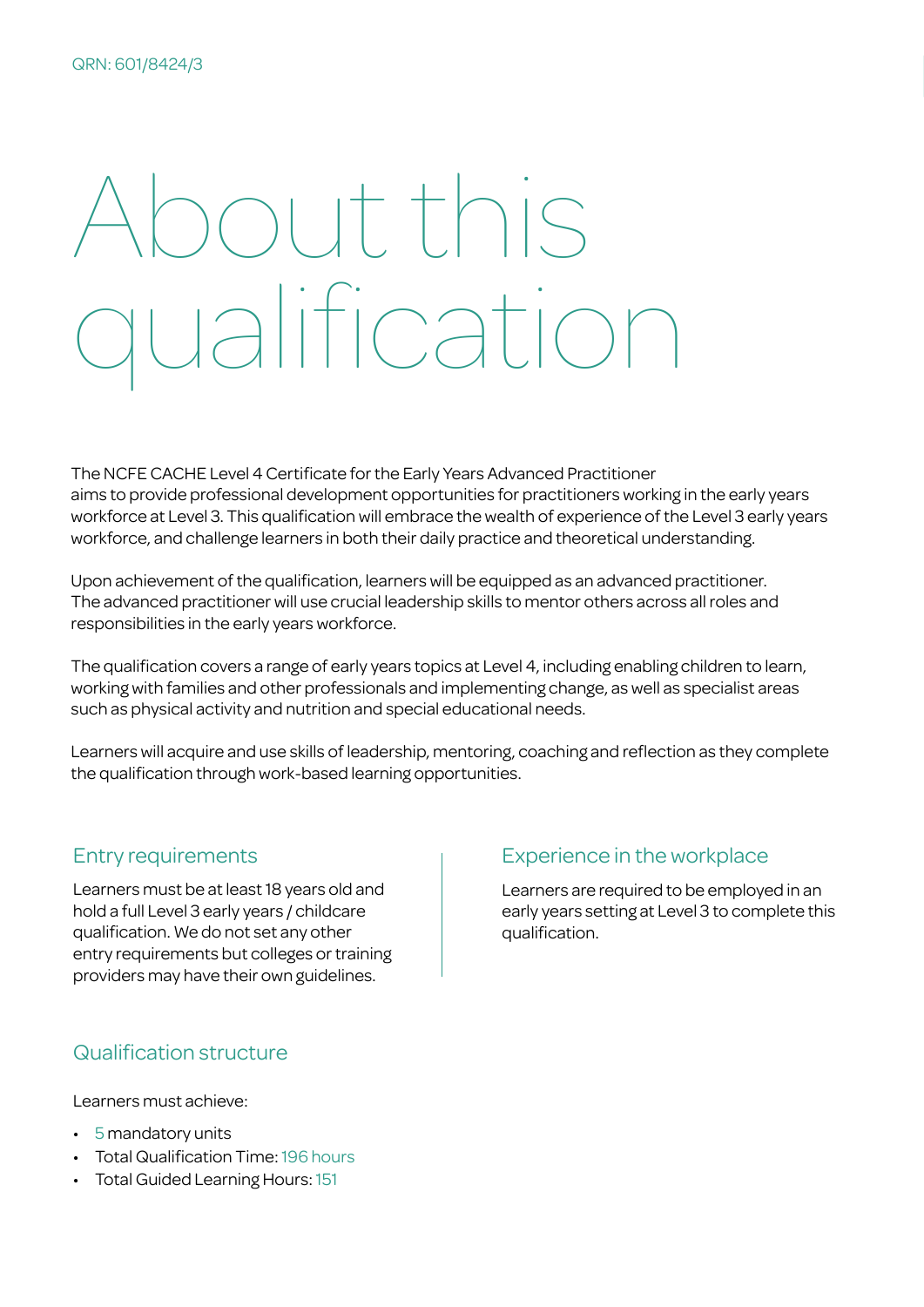| Unit ref no. | Title                                                                                                                          | Unit type                   | Level          | <b>GLH</b> | <b>NGLH</b> |
|--------------|--------------------------------------------------------------------------------------------------------------------------------|-----------------------------|----------------|------------|-------------|
| H/508/0928   | Enabling children to learn                                                                                                     | Knowledge/<br><b>Skills</b> | $\overline{4}$ | 30         | 10          |
| K/508/0929   | Promoting health and well-being through physical<br>activity and nutrition co-ordination (PANCo) in the<br>early years         | Knowledge/<br><b>Skills</b> | 4              | 29         | 8           |
| D/508/0930   | Working with others to support children with<br>additional needs, including Special Educational<br><b>Needs and Disability</b> | Knowledge/<br><b>Skills</b> | $\overline{4}$ | 30         | 8           |
| H/508/0931   | Working with families and other professionals in early<br>years settings                                                       | Knowledge/<br><b>Skills</b> | 4              | 27         | 9           |
| K/508/0932   | Implementing change in an early years setting<br>incorporating a small scale research project                                  | Knowledge/<br><b>Skills</b> | $\overline{4}$ | 35         | 10          |

#### Assessment

This qualification will be assessed using a portfolio of evidence.

### Progression

This qualification provides progression to a Level 5 qualification such as the Level 5 Diploma in Leadership for Health and Social Care and Children and Young People's Services (England). It will also prepare learners for further study of early years in higher education.

#### For more information

Full details of this qualification can be found on our website, www.cache.org.uk or our secure Centre website cachezone.



CACHE was established in 1945 by the Ministry of Health under the name of the National Nursery Examination Board (NNEB). The board set the syllabus for the first national examination which took place in 1947. In 1994 the NNEB merged with the Council for Early Years Awards to form CACHE. In 2001 we incorporated the National Association for Maternal and Child Welfare and in 2015 we became part of NCFE. Over the years we have continually invested in high quality qualifications. Written and developed by experts, they have helped millions of learners across the world to raise professional standards, earning us a reputation for excellence and leadership across the sector. Our continued dedication to those who care for children, young people and adults means that our qualifications will continue to meet the needs of a modern workforce.